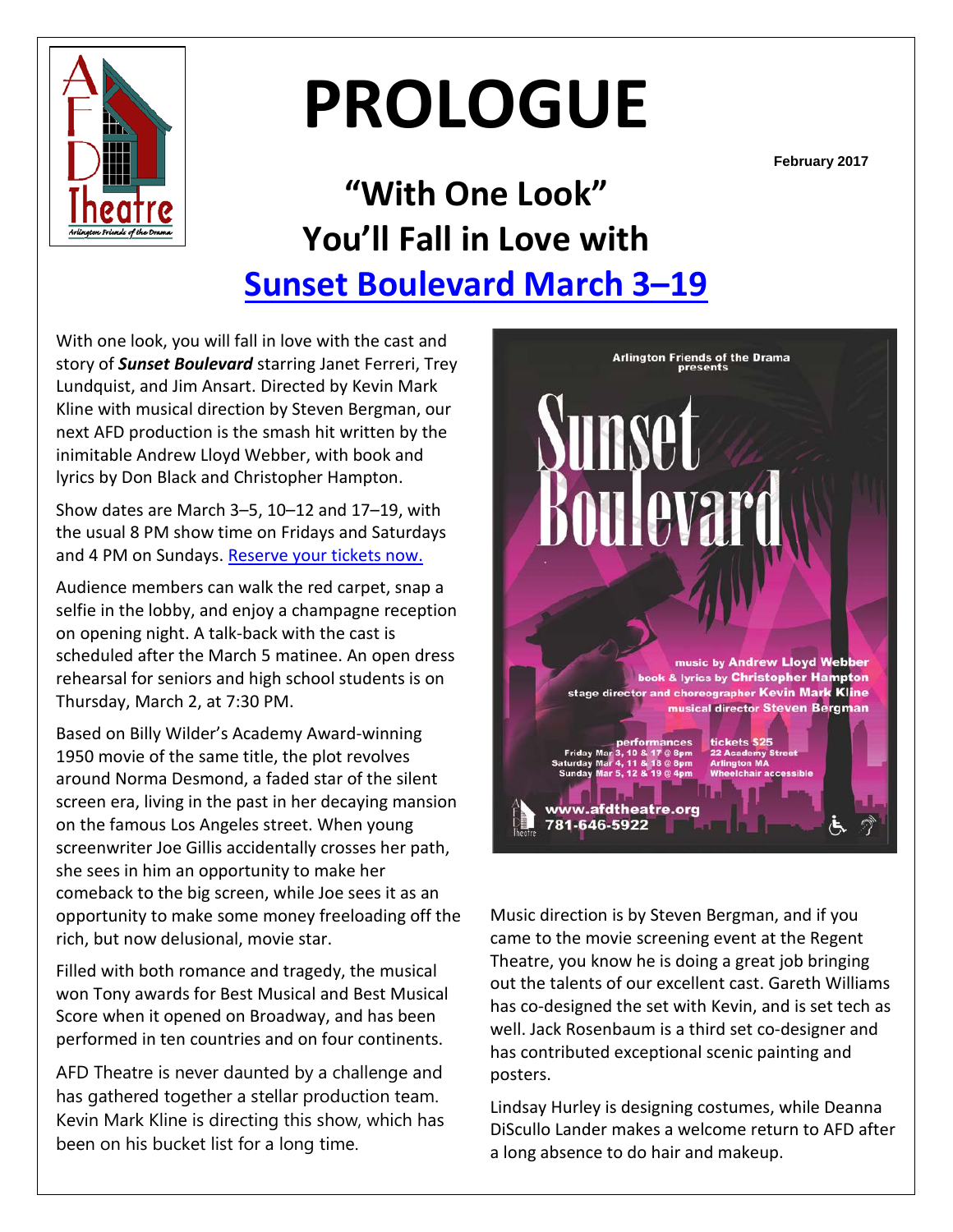On the tech side, Iain Bason is designing lights. Tom Powers, who usually designs sound out in the far western suburbs, is trekking into Arlington because this is one of his favorite musicals, too.

Cyn Marsden is designing the projections, which is a very creative and essential part of pulling off this production on a small stage. Judy Weinberg is doing a stellar job running all over the area finding period props. Ginger Webb and Margie Hilton are coproduction managers, while Robin D. Liberty serves as stage manager extraordinaire.

On the cast side, we are absolutely delighted that Janet Ferreri returns to the AFD stage to channel the diva Norma Desmond. Trey Lundquist is making his AFD debut as Joe Gillis following recent work with Riverside Theatre Works, Cohasset Dramatic Club, and MMAS Blackbox Theater.

Jim Ansart plays the enigmatic Max von Mayerling, Heather Hannon Rufo plays Betty Schaefer, and longtime AFD member Charlie Carr plays Cecil B. DeMille. Other cast members include Corrine Apostolides, Paul E. Dingman, Dilara Eynula, Timothy Gravely, Patrick Harris, Ira Kantor, Adam Kaplowitz, Alexis Kirkpatrick, Adina Lundquist, Robert McCall, Emily Morris, Nick Stevens, and Lisa Tierney.

Rehearsal photos by Mary Babic



Trey Lundquist as Joe Gillis



Janet Ferreri as Norma Desmond



Jim Ansart as Max von Mayerling



Heather Hannon Rufo as Betty Schaefer

#### March 3 at 8 PM March 4 at 8 PM March 5 at 4 PM

March 10 at 8 PM March 11 at 8 PM March 12 at 4 PM

March 17 at 8 PM March 18 at 8 PM March 19 at 4 PM

# **[Tickets \\$25](http://www.ticketstage.com/T/AFD) On Sale Now**

**Sunset Boulevard Show Dates**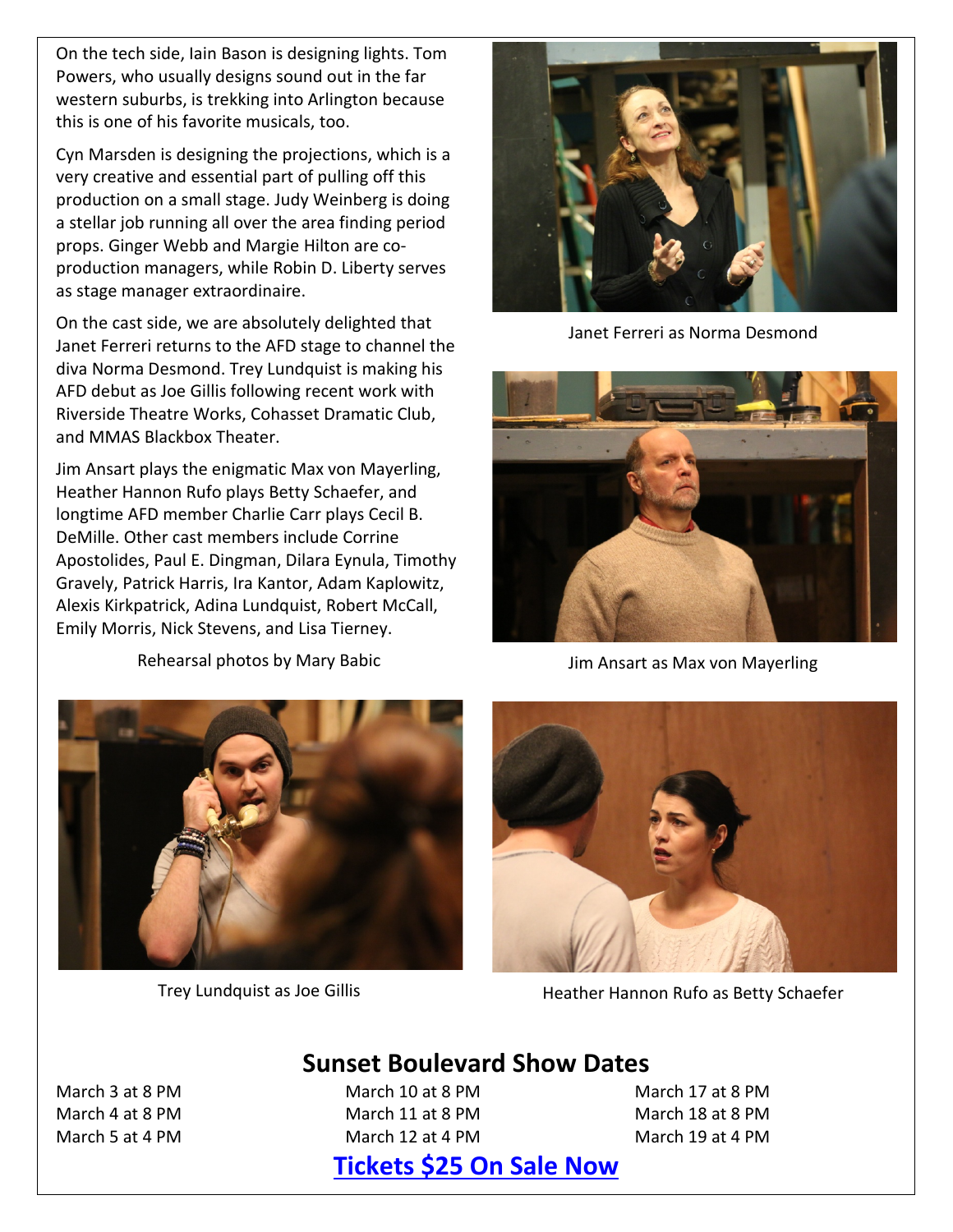# **How Many of These** *Sunset Boulevard* **Production Team Members Do You Know?**

**These dedicated and talented theatre makers are working behind the scenes to support an exceptional cast.**

Director and Choreographer: Kevin Mark Kline Music Director: Steven Bergman Production Managers: Ginger Webb and Marjorie Hilton Stage Manager: Robin D. Liberty Tango/Waltz Choreography: Eileen Herman-Haase and Raul Nieves Multimedia Design/Operation: Cyn Multimedia Engineering/Consultant: Jeff Munro Set Designers: Kevin Mark Kline, Jack Rosenbaum, Gareth Williams Lighting Designer: Iain Bason Lighting Operator: Robin D. Liberty Spot Operator: David Kehs Costume Designer: Lindsay Hurley Costume Assistants: Andrea Goodman, Christine Harbaugh, Clare Livak, Paulette Vartabedian Sound Design and Operator: Tom Powers Sound Assistants: Natasha Sorokin, Clare Livak, Cyn, Jason Rosenman

Properties and Set Dressing: Judy Weinberg Prop Assistants: Carol Faiola, John Pickle, Janice Sophis Hair and Makeup: Deanna DiSciullo Lander Scenic Art: Jack Rosenbaum Set Tech: Gareth Williams Set Crew: Mark Bastoni, Charlie Carr, Stu Kazin, Don Richardson, David Splaine, Gareth Williams Audition Aides: Evelyn Corsini Alcorn, Margaret Marks, Teri Muller Casting Committee: Steven Bergman, Kevin Mark Kline, Robin D. Liberty Box Office: Gareth Williams Publicity: Nancy Rogier, Ginger Webb Show Photographer: Leslie Maiocco Refreshments: Lis Adams, Evelyn Corsini Alcorn Program Art: David Foucher Program: Nancy Rogier AFD Social Media Manager: Kevin Mark Kline AFD Webmaster: Mary Babic



Janet Ferreri and Director Kevin Mark Kline Members of the Sunset Ensemble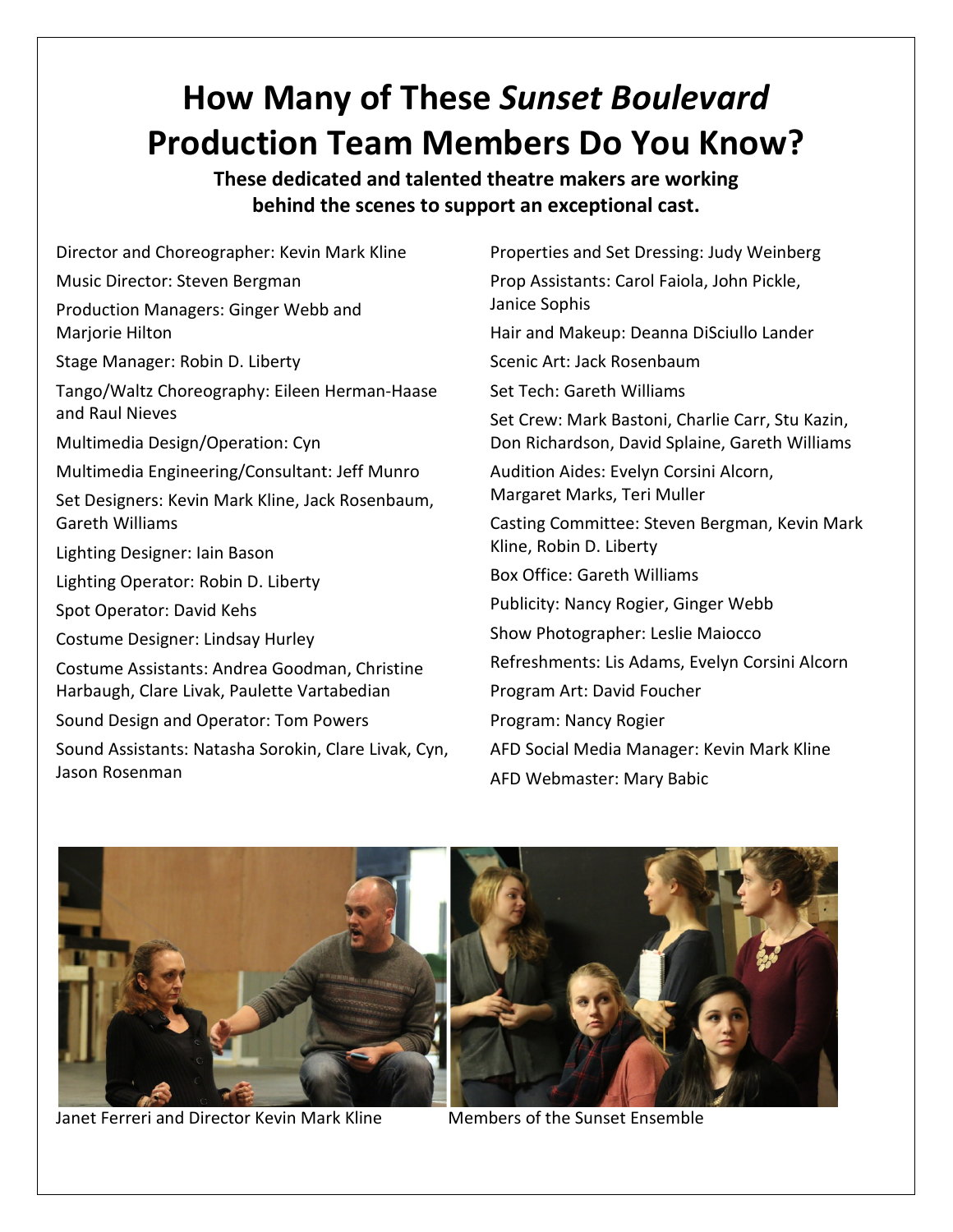# **President's Corner: A Note from David Warnock**



"What's new at AFD?" Well, since the last Prologue, a number of things:

### **New Events**

- The Indie Film Festival screened four short films on two nights in December, turning AFD Theater into a cinema.
- Neil McGarry's one-man performance of *A Christmas Carol,* a Bay Colony Shakespeare Company production*,* delighted an audience of children and adults who joined us for a holiday party.
- The *Sunset Boulevard* movie-screening event at the Regent Theatre featured a red carpet, cast and guests in formal attire, a musical preview, and of course, the classic film.

### **New People**

- Six of the seven directors, music directors, and choreographers for next season are new to AFD!
- New-to-AFD Co-Producer, Barbara Moss, joins me in producing *The Graduate.*
- Five new board members are to be elected at the General Election Meeting March 26.

### **New Shows**

- *An Inspector Calls* had a successful run in November.
- *Sunset Boulevard* opens on March 3.
- *The Graduate* opens on May 12.
- The new 2017–2018 season was announced: *The Light in the Piazza, The Game's Afoot or Holmes for the Holidays, 9 to 5: The Musical,* and *Unnecessary Farce.*
- The call is going out for new short plays for ArlingTEN 2018.

There you have it. Our thanks to our volunteers, to the folks who think outside the box to create new events, to new collaborators, and to the dedicated members who make it all happen!

Looking forward to seeing you at our theater to see what else is new.

*David Warnock,* President

# **Friendly**

Our very best wishes to Susan Harrington for a speedy recovery! Please send your friendly news to Dot Santos at **[dotsantos@comcast.net](mailto:dotsantos@comcast.net)**.

# **Donate to AFD Theatre at AmazonSmile!**

When you shop at **[smile.amazon.com,](https://smile.amazon.com/)** it's the same thing as shopping on Amazon with the added bonus that Amazon will donate a portion of the purchase price to AFD Theatre. On your first visit to **[smile.amazon.com,](https://smile.amazon.com/)** select Arlington Friends of the Drama Inc before you begin shopping. Amazon will

remember your selection, and then every eligible purchase you make at will result in a donation to AFD Theatre.

# **BOX OFFICE CORNER**

Order your tickets for *Sunset Boulevard* online at [http://www.ticketstage.com/T/AFD.](http://www.ticketstage.com/T/AFD) All ticket exchanges must be made through the Box Office. The easiest way to contact the box office is by email at **office@afdtheatre.org,** or you may call 781-646- 5922. All phone messages will be checked and returned by a volunteer.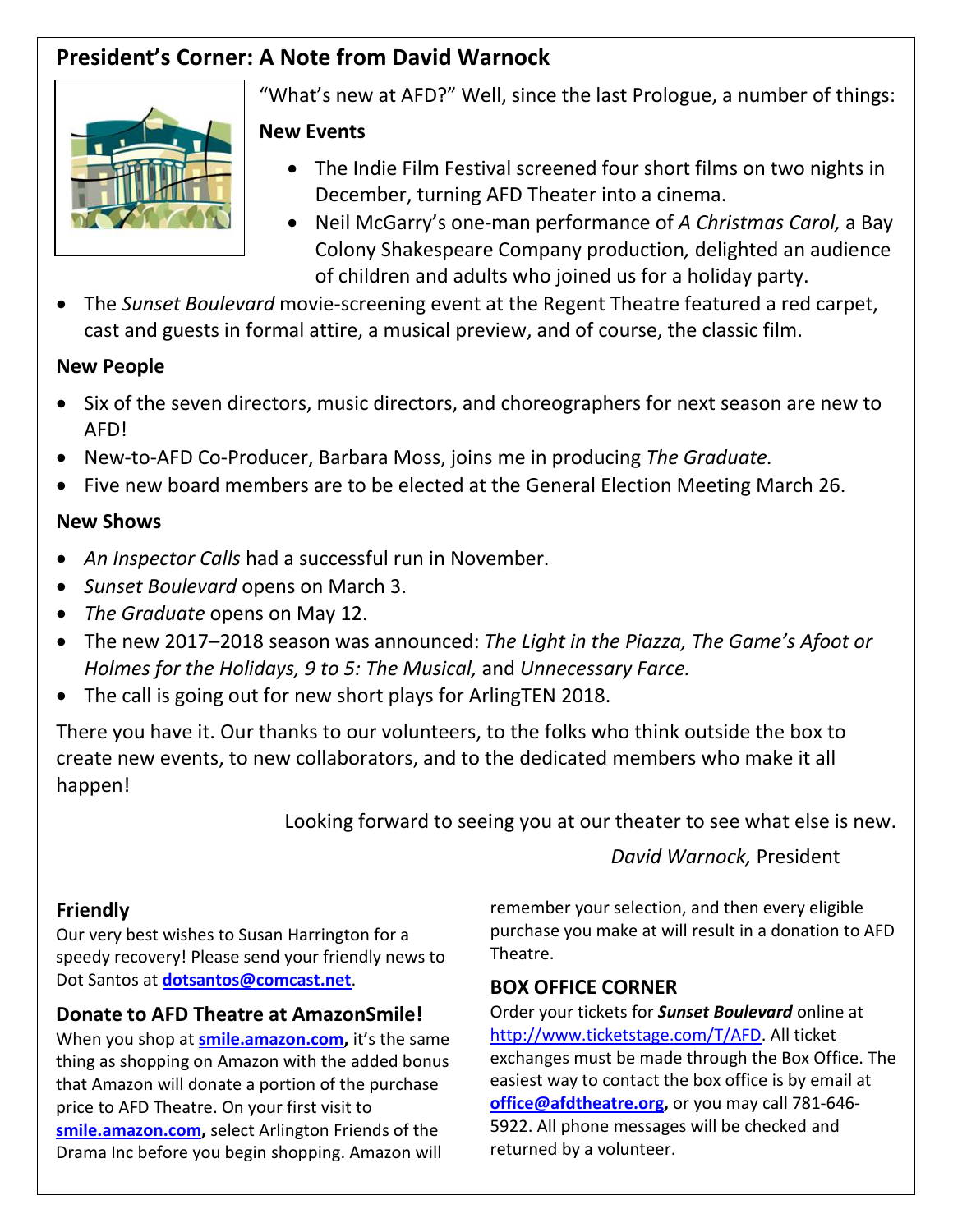# **The Cast of Sunset Boulevard**

**[Reserve your tickets here.](http://www.ticketstage.com/T/AFD)**

Director and Choreographer: Kevin Mark Kline Musical Director: Steven Bergman Co-Producers: Ginger Webb and Marjorie Hilton

#### **Principals**

| Norma Desmond:                | Janet Ferreri              |
|-------------------------------|----------------------------|
| Joe Gillis:                   | <b>Trey Lundquist</b>      |
| Max von Mayerling: Jim Ansart |                            |
| <b>Betty Schaefer:</b>        | <b>Heather Hannon Rufo</b> |
| Artie Green:                  | <b>Patrick Harris</b>      |
| Cecil B. DeMille:             | Charlie Carr               |

#### **Ensemble**

| <b>Corinne Apostolides</b> | Paul E. Dingman        |  |
|----------------------------|------------------------|--|
| Dilara Eynula              | <b>Timothy Gravely</b> |  |
| Ira Kantor                 | Adam Kaplowitz         |  |
| Alexis Kirkpatrick         | Adina Lundquist        |  |
| Robert McCall              | <b>Emily Morris</b>    |  |
| <b>Nick Stevens</b>        | Lisa Tierney           |  |



#### **The Fine Print**

The Prologue is a publication of Arlington Friends of the Drama, published four to five times a year. Submissions of articles, information, ideas, and feedback are welcome from members, and may be submitted to Nancy Rogier, Prologue Editor, at nancyrogier95@gmail.com or by calling 781-863-1186. Annual membership/subscription to AFD is \$70. Membership includes a ticket to each show, opportunities to get involved in all aspects of the theater, The Prologue, and various social activities. **Prologue Staff**

Nancy Rogier, Editor Tom Lawrence, Phyllis Uloth, Proofreaders



for our 94th season!

**Subscribe to our YouTube channel! Like us on Facebook! Follow us on Instagram! AFD YouTube channel: <https://www.youtube.com/user/AFDTheatre> Facebook Group:<https://www.facebook.com/groups/36812824184/>**

**Facebook Page:<https://www.facebook.com/AFDTheatre/>**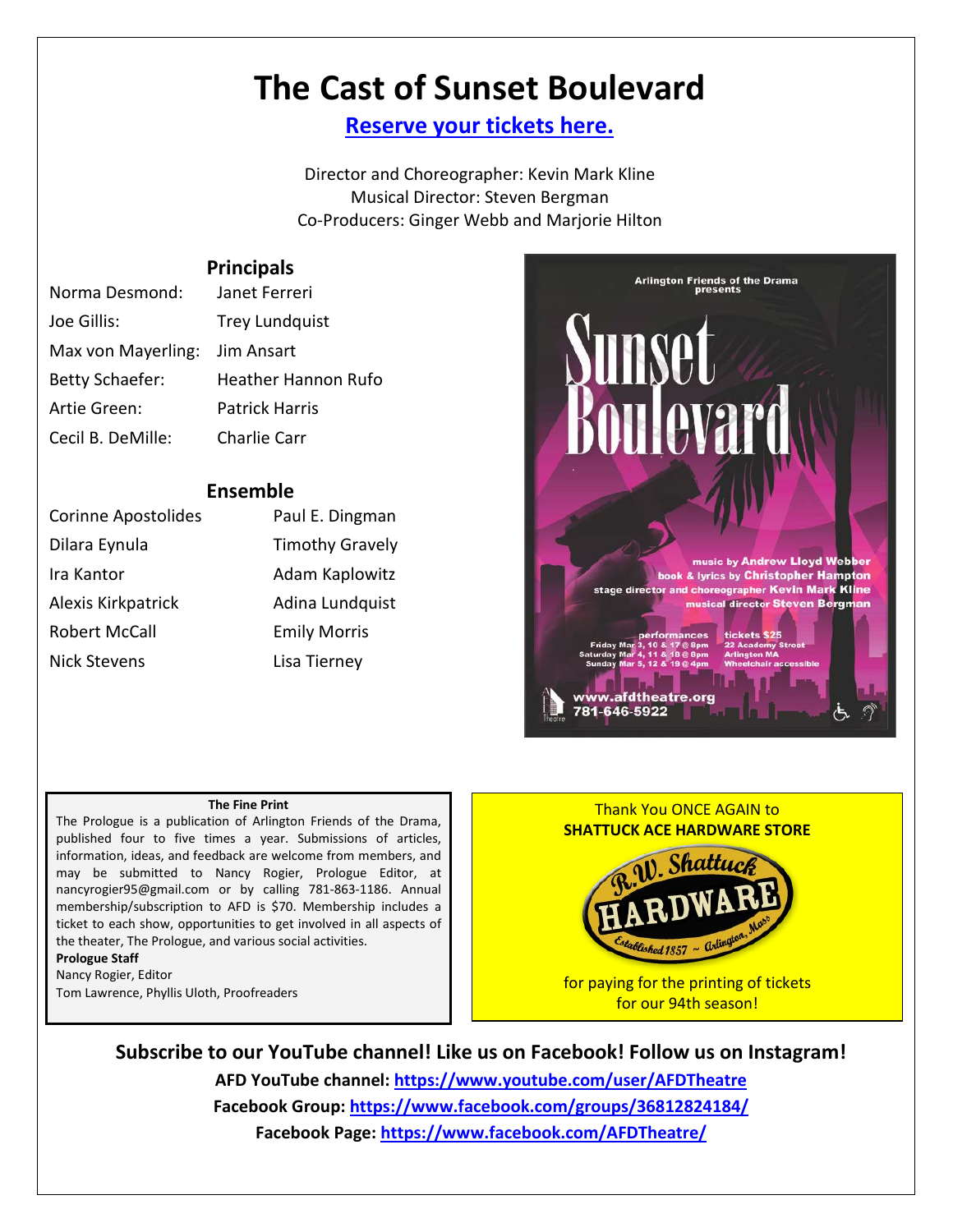# **Denis M. Fitzpatrick Scholarship**

In memory of long-time member and Belmont High School teacher, Arlington Friends of the Drama awards the annual Denis M. Fitzpatrick Scholarship to a deserving area student.

The application process for 2017 is NOW OPEN.

Applications are due by May 15, 2017. The 2017 scholarship will be awarded at the AFD business meeting on June 4, 2017.

The scholarship is open to any graduating high school senior going on to higher education, who:

- Has worked, either as cast or crew, in school or community theater
- Plans to pursue higher education in theater arts or participate in school or community theater while pursuing higher education

Priority is given to students who have been active at AFD.

[Download the Application.](http://media.wix.com/ugd/28e0aa_790835e60e68414dbba76c994d7e6297.docx?dn=Scholarship%20Application%202017%20ECedits.docx) Or use the one below. Please fill out and return by May 15, 2017. Either hard copy mailed to the theatre, or email.

### **DENIS M. FITZPATRICK SCHOLARSHIP APPLICATION 2017**

| major/minor.                        | I am a senior/high school graduate applying for the Denis M. Fitzpatrick college scholarship at Arlington Friends<br>of the Drama. Below is the name of the educational institution I will attend, or hope to attend, and my intended |      |
|-------------------------------------|---------------------------------------------------------------------------------------------------------------------------------------------------------------------------------------------------------------------------------------|------|
|                                     |                                                                                                                                                                                                                                       |      |
|                                     |                                                                                                                                                                                                                                       |      |
| you.                                | Write below, or attach separately, your theater resume, noting roles/positions that were the most meaningful to                                                                                                                       |      |
| Show                                | Role/Crew Position <b>Contact Contact Location Contact Contact Contact Contact Contact Contact Contact Contact Contact Contact Contact Contact Contact Contact Contact Contact Contact Contact Contact Contact Contact Contact</b>    | Year |
| How has theater enriched your life? | How do you plan to keep theater a part of your life in the future?                                                                                                                                                                    |      |
| Signature                           | Date<br>Return completed application by 5/15/2017 to AFD Theatre: Attn: Scholarship Committee, 22 Academy Street,<br>Arlington, MA 02476, or email as a PDF to afdscholarship@gmail.com.                                              |      |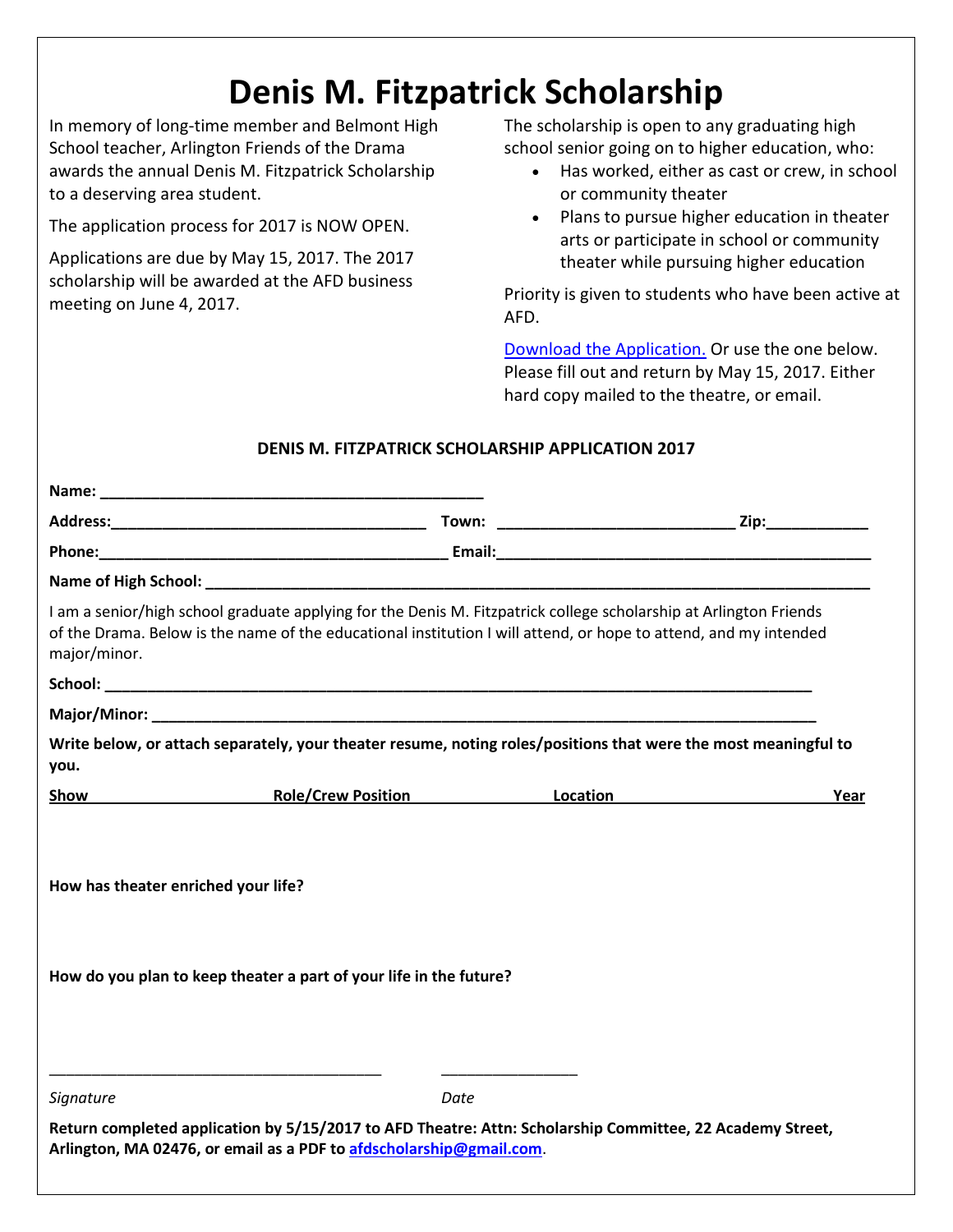# **We Are Thrilled to Announce Our 2017–2018 AFD Season**

# **The Light in the Piazza**

**October 13–29, 2017**

Music, Lyrics, and Book by William Finn and Rachel Sheinkin Book by Craig Lucas, Music & Lyrics by Adam Guettel Stage Director, Ryan Began Musical Director, John Eldridge

Based on a novella by Elizabeth Spencer, the story is set in the 1950s and revolves around a wealthy Southern woman and her daughter, Clara, who spend a summer together in Italy. When Clara falls in love with a young Italian man, Margaret is forced to reconsider not only Clara's future, but her own deep seated hopes and regrets as well. Winner of five Tony Awards.

# **The Game's Afoot or Holmes for the Holidays**

**December 8–17, 2017**

By Ken Ludwig

Stage Director, J. Deschene

It's December 1936, and Broadway star William Gillette, admired the world over for his role as Sherlock Holmes, has invited his fellow cast-members to his Connecticut castle for a weekend of revelry. The danger and hilarity are nonstop in this glittering whodunit set during the Christmas holidays.

# **9 to 5: The Musical**

#### **March 9–26, 2018**

Music and Lyrics by Dolly Parton Book by Patricia Resnick Stage Director, Allison Mosier Sheff Musical Director, Anthony Sacco Choreographer, Bradford Robinson

A hilarious story of friendship and revenge in the Rolodex era. Three unlikely friends conspire to take control of their company and learn that there's nothing they can't do—even in a "man's world." Outrageous, thought-provoking, and even a little romantic.

# **Unnecessary Farce**

**May 11–20, 2018**

By Paul Slade Smith

Director, Stephen Rourke

In a cheap motel room, an embezzling mayor is supposed to meet with his female accountant–while in the room next door two undercover cops wait to catch the meeting on videotape. But there's some confusion as to who's in which room, who's being videotaped, who's taken the money, who's hired a hit man, and why the accountant keeps taking off her clothes. Dazzlingly funny!